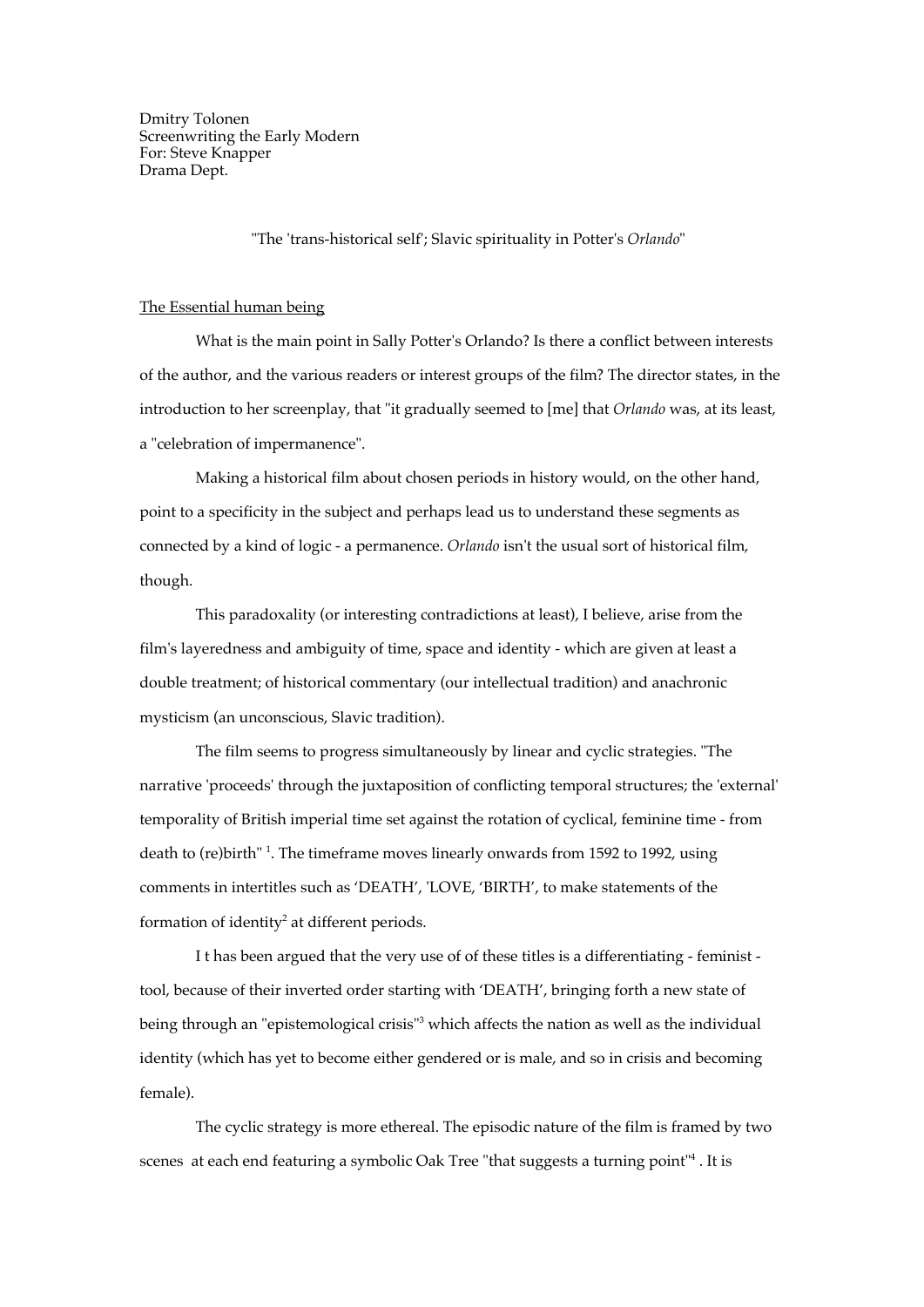interesting, though, that if in Woolf's novel the tree symbolises turning points, in the film these turning points are situated at both ends of the film, referring to space outside the film.

This framing, though given dates in the script, 1592 and 1992 respectively, is notable because 1) both scenes subvert Woolf's novel (distort one scene and create an end scene), 2) they create an anachronic, possibly non-diegetic space, in which 3) Potter can stake a claim to a feminist tradition (a continuum). It may have been Potter's intention to create an intelligent, mesmerising film about the polyphonous, Bakhtinian possibilities of identity, but within that she has also contributed the notion of a female, transcendental- creative spirit - is she talking about history or women ?

Potter, like some other feminist figures (e.g. the psychoanalyst and critics Luce Irigaray and Helene Cixous) has wanted to avoid being labelled 'feminist' for the limiting effects of such comments to her work. She'd like to remain independent for two reasons. Firstly, for *Orlando* specifically, such comments do injustice to what she sees as a story about a human being stripped of the pressure of gender.

The second reason is more specific in terms of locating it in Potter's world and era; she sees the feminist project inextricably linked to the liberation of other minority groups<sup>5</sup>  $$ gay/lesbians etc., but especially post-colonialist questions. In this sense, if she's a feminist, she has decided on a specific socio-economic position or rationale for it, and would in return stand by a more socialist-internationalist framework of feminism.

#### Trans-nationality

The idea of an 'essential human being' or 'essential' is something that sends shivers down the spines of academics, a lot of feminists and progressive filmmakers today. It is not the respectable thing to do in the fragmented post-modern age. And to speak of essentialism while speaking of the film you're making as " a celebration of impermanence"<sup>6</sup> could be seen to be somewhat of a contradiction. It would seem that Potter is using this notion as a strategy for commenting on the future(s). It may be her overall (auterist) ideology but, but using this universalist, anachronic device, could be another transcendental (post-modern) device for interrogating the current day's fascination with technology, speed, the problem of engaging with or withdrawing from society and the fascination with deconstruction and tension with historical specificity.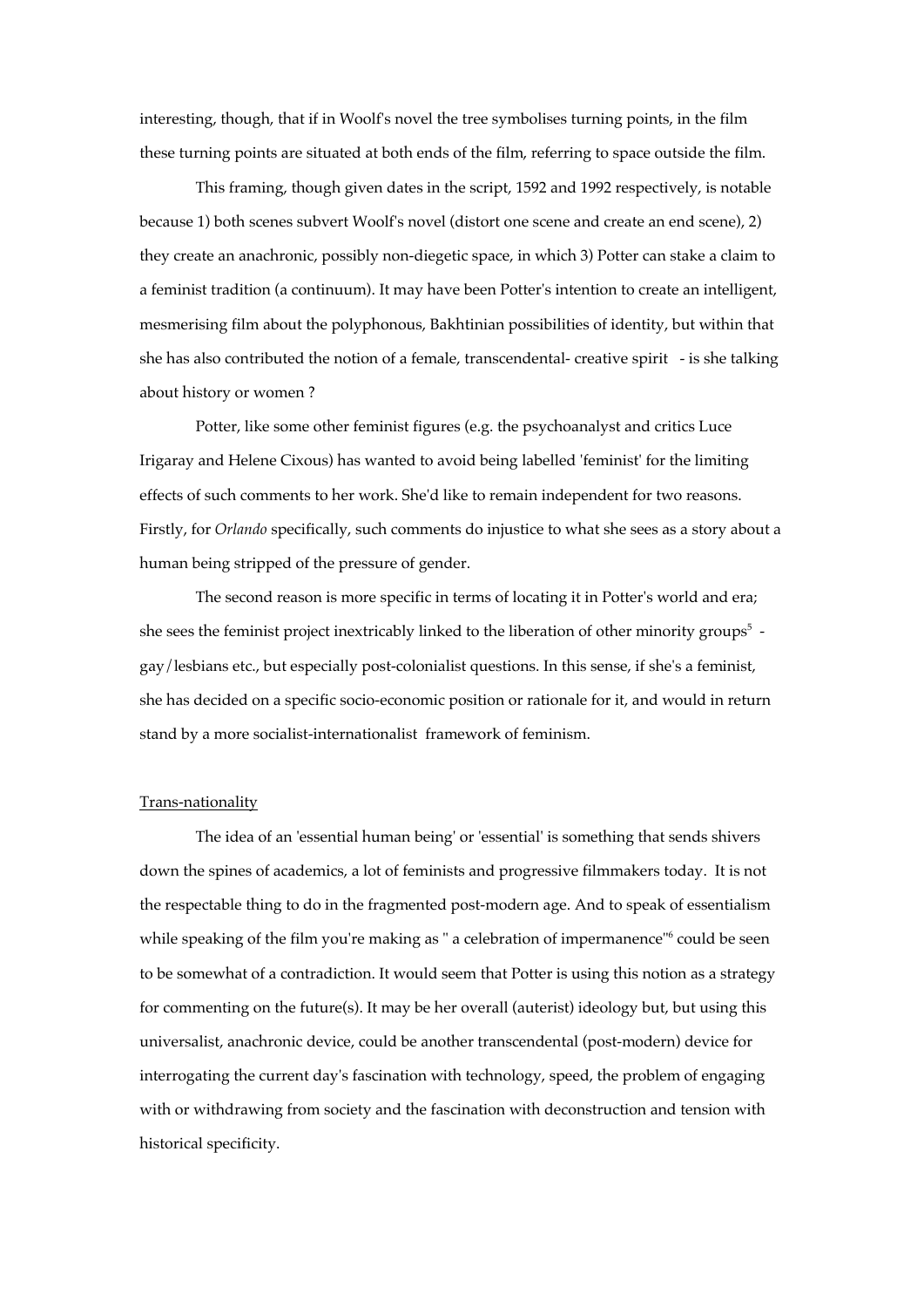Along with the end result, which symbolically looks like a feminine spirit ( a synthesis of previous eras) returning civilisation 'down to earth' in the 1990s, could be read a post-feminist, post-national future - one, where the subject/citizen is, like film, self-reflexive and therefore is more of an independent, democratic component in 'society', *where* ever that may be located.

There are trans-national elements of the whole business of *Orlando* that permeate the film's texture. Anne Ciecko argues, that the sexual (gender), artistic (genre), and national (& economic) factors influence each other in making a "post-genre (post-historical) film"<sup>7</sup>, whose success lies in the popular "crossover" potential of transgressive ideas, rather like Woolf's novel in the early part of the twentieth-century.

Though going for a gentle approach in ideological film making, Potter would be likely to agree. She cites in interviews and diary excerpts an interest, rather than in a feminist politics of opposition, in questions of national identity in history in a post-feminist climate about "creating a new vocabulary to explain the necessary ideas about ourselves (as women) without resorting to the old jargon"<sup>8</sup>.

In addition to the story offering a display of nationalities and customs, the background for the film is equally international, from its cast to its crew and financing and distribution (including the festival circuit). *Orlando* has, in addition to being a British female auterist film (and, thus, a rarity) a curious position as a specifically 'Europeanised' film "adapted from an English novel about the formation of a fictional English subject in history by a canonical (English) writer"9 . Thus it presents itself as English/British/European.

Does this have anything to say about the time of its creation? For Potter, *Orlando* has been a seminal guiding text, "a catchword for work that dared to be epic"<sup>10</sup> and after the public failure of her last feature "*Gold diggers*" (in 1983), she began again to harbour the idea of an adaptation of Woolf's *Orlando*. But none of this arguably would've been possible without the changing political and social climate of post-communist Russia and subsequently more relaxed, though troubled, Europe - all of which offered the reciprocal possibilities of new ideas, new experiences, new identities as masses would soon begin to emigrate and intermix.

As Potter began to find her way in the patchwork of crewing financing and rewriting she found that this patchwork of international co-operation was in fact a more fluid system of film making in the absence of a supportive film establishment on the home front. Accidental elements, such as the cross-Atlantic casting of Billy Zane as Shelmerdine (whom Potter had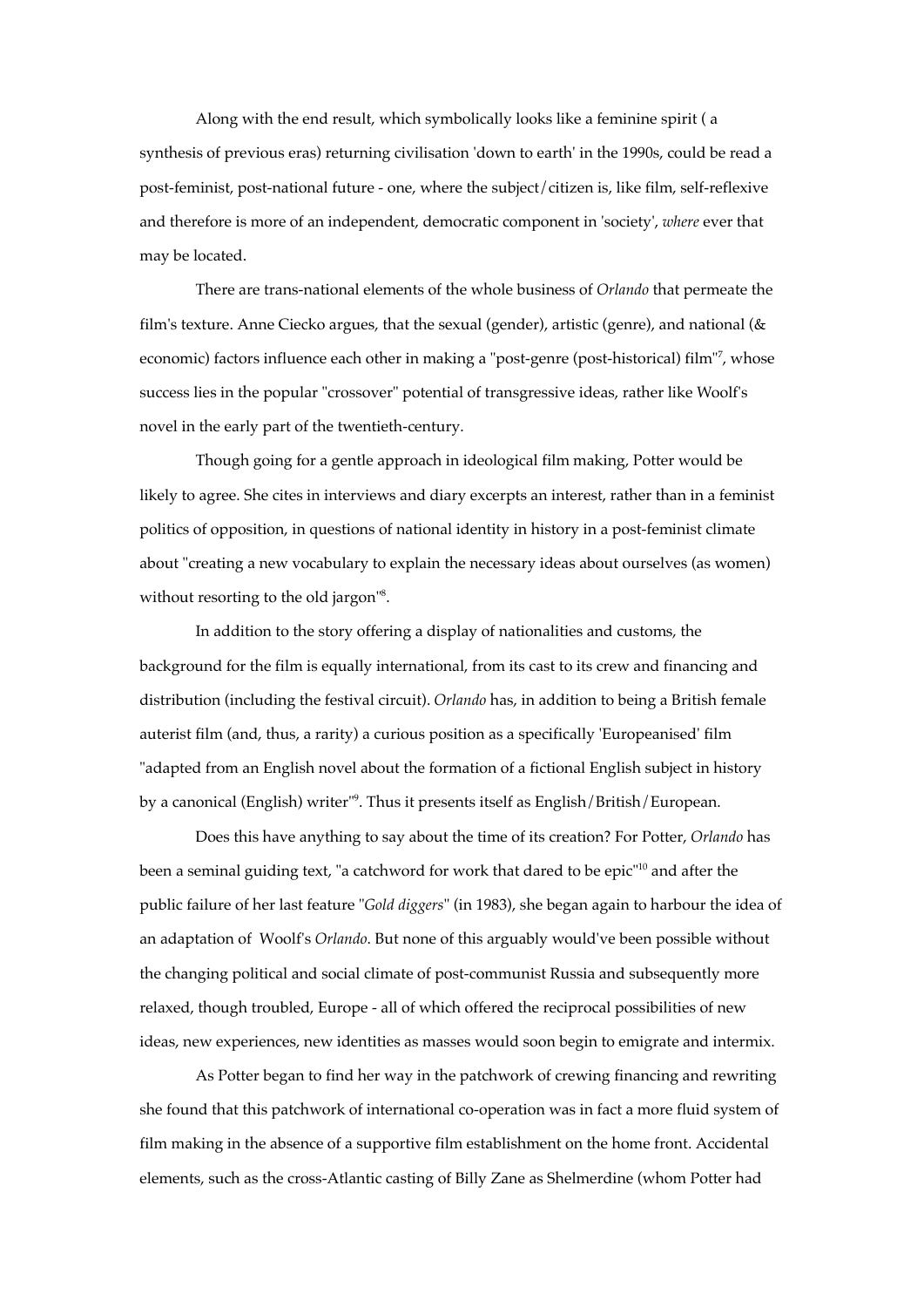spotted in an episode of *Twin Peaks*), came to significantly act as the parts of *Orlando*, that would later be vital to the cyclic spirituality - theme mentioned earlier.

 It's significant where this American *star* was plucked from as David Lynch offers, though in places conservative views, a very radical distortion of American imagery, which allows for the use of Zane as a double signifier; of 'the new world' (USA, historical) but also of possible varieties, perversions of, the US - i.e. plural (meta)americas.

Semi-utopic ideas of new worlds in a sea of concise references and deconstruction in the present world are one of the most intriguing elements in *Orlando*, providing an even more elusive, fractured (though pleasant) 'Other'. The combination, as mentioned briefly earlier, is close to the study of identity/ nationality by the Russians Sokurov in *Mat I Syn* (Mother and Son) and Tarkovsky in *Zerkalo* (Mirror) , both different in style to Orlando, but with both having a lot in common with it (as it happens, Potter cites Tarkovsky as one of her general influences – along with The Marx Brothers) $^{11}$ .

From *Zerkalo*, especially, the ideas of documentation (in *Orlando:* pen, camcorder, poets, costume etc.) , documentary-style speaking to the camera (Swinton's returned gaze to the camera) and episodic story which meshes time, age and space and is presented in a dreamlike framework, pop up – after all we are suspending our disbelief about a 400 year lifespan. The main (young) female protagonist in *Zerkalo* , Masha , works in publishing (one recurring motif of *ecriture feminin)*, like Orlando the character eventually ends up handing over the 400 year old draft. Margarita Terekhova, plays both the Mother Natalia and Masha, the wife of the main autobiographical male protagonist, Alexei, who frames the film by opening it in a state of outerworldliness: an extra-diegetic space?

Finally, the actual transformation scene in *Orlando* bares, in addition to Botticelli's *The* Birth of Venus<sup>12</sup>, some resemblance to the 1<sup>st</sup> dream sequence from *Zerkalo*, evocative of a significant change in the (societal or temporal) environment as experienced on the surface of the bare(d) anatomy of the individual. "It's about the claiming of an essential self, not just in sexual terms, it's about the immortal soul". Though speaking in spiritual terms – at times Potter sounds as if trying to describe an energy that is in societal (r)evolution : a 'joy of life', and of creating.<sup>13</sup>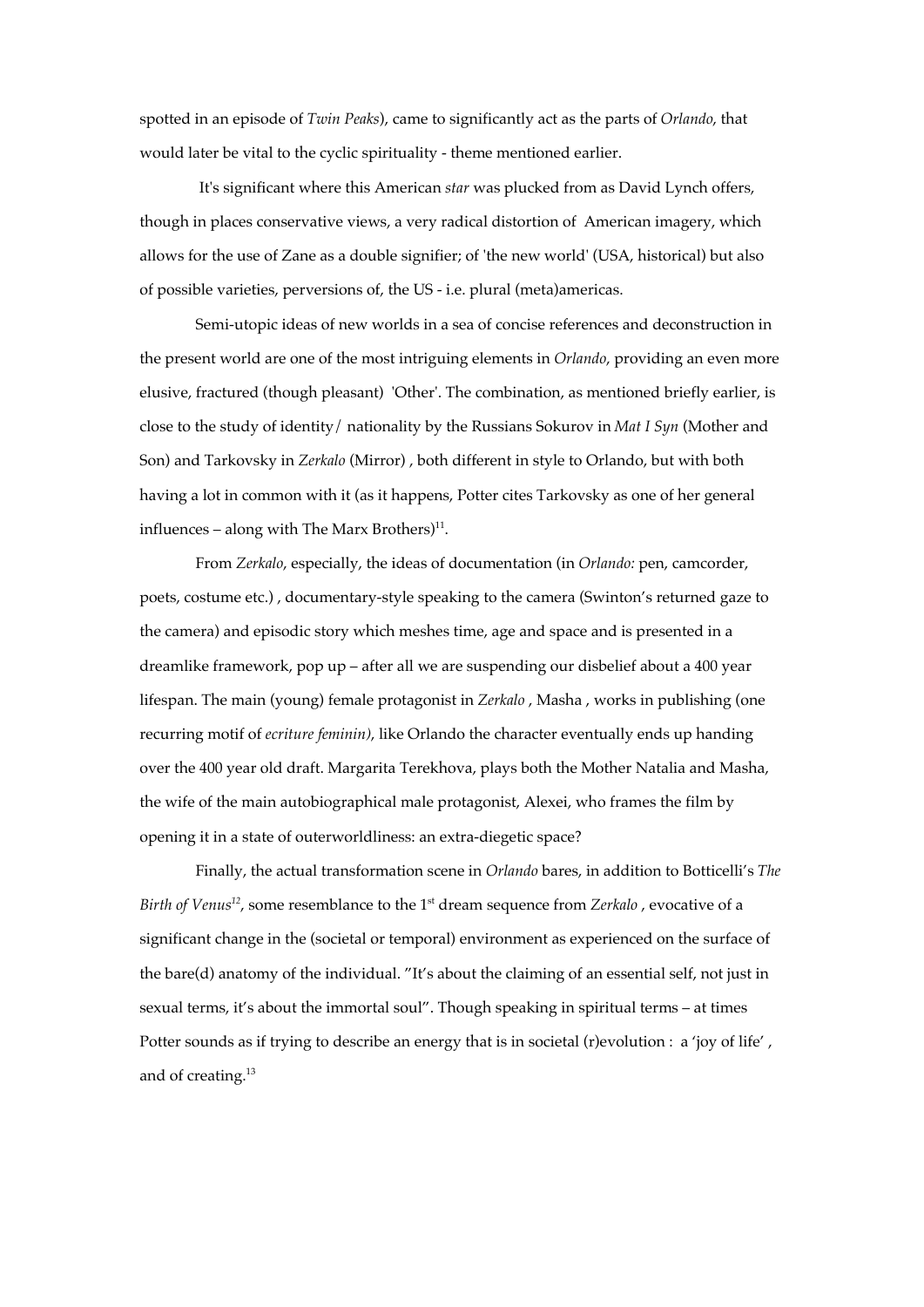## Formalism

Potter seems equally proud about the sparse economy and struggle that the film was made by – its socio-economic context – as much as the splendour of its design – which usually gets the attention. She frequently refers to working, especially on *Orlando* , as a learning experience. This would also be a guiding principle along with other important notions in her work, such as play, deconstruction, and formalism.

Although a very cerebral, elusive filmmaker, she wishes to cater to a wide variety of contemporary audience. This she does by the simplest of cinematic devices, the lure of the image; "I wanted people to be able to engage [with the work] on the most complex and subtle levels if they wished or at the surface level of sheer intoxication of the senses"14

In this multilayered release of the spectator from the ignorance of references in 'arthouse' cinema, she is creating a politic about knowledge/power where viewer (and, subsequently, also she) is let to play with the materials (re)presented. This play has a natural aesthetic dimension but also cultural dimension: the viewer is not obligated by the societal norms to read in the traditional way and constructs a community of viewers rather than a panel of reviewers.

In taking this ideology into the realm of historical films, she is making 3 statements linked to the cultural materialist movement. The first calls for an active participancy in knowledge and history. The second is a comment about the importance of multiple applications to the present of these histories. Most interestingly here, though, she seems to be suggesting an extra-sensory, spiritual link between events In history, which provocatively could be seen as a step back to determinism in history or an evaluation of the importance of mythologies in our lives.

The director's background in Performance art and Dance undoubtedly has contributed to the specificity in detail (like Jarman and Greenaway as painters-comedirectors) and a special emphasis on performativity.

As historiography, a researched performance art influenced film, is a good approach as it can add several elements to its 'bare' topics. Elements, that history books and accounts from contemporaries can't provide, or can't necessarily compete with (excluding the possibility of enhanced CD-ROMs as forms of book etc.).

The artificial nature of film, when it hits its target well can have a wide educational effect. This effect of a film won't necessarily educate the viewer specifically and completely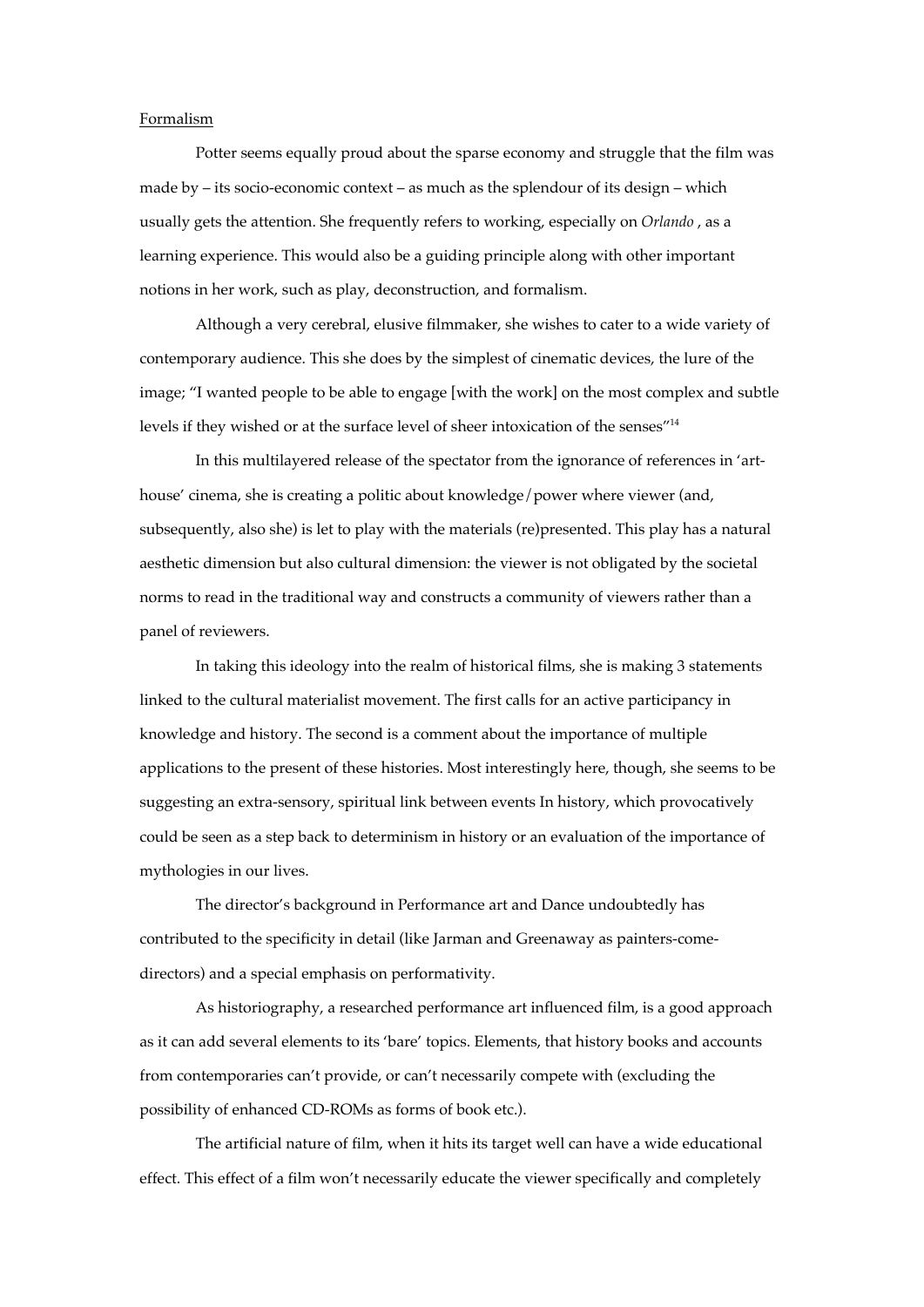about a period – and with *Orlando* this would be nearly impossible – but in the 1990s with the vogue for self-reflexive films such as *Scream*, a target audience is surely there to be built. An audience, that is, with the tools to better read 'History' as well as 'film' and 'Cinema'.

The Cinema, as a contextual system, incorporating the laws of film, is a completely valid set of historiographical tools. The medium itself has its own historicity and reception, a fact that is often neglected; and thus a technique of metanarratives (metacinemas) are needed to simultaneously free Cinema from the constraints of e.g. Hollywood classical narrative. Only then can we glimpse at the possibilities of cinema as a set of accurate tools. By loose comparison to historians' tools of research, Potter relates to Cinema and film makers' community through the view of a trained dancer: "inspiration is irrelevant. It's all about discipline. That is the single biggest lesson any film maker can learn".15

#### **Optimism**

Is there a difference between history writing and what feminists call 'herstory'? Again, Potter denies straightforward feminist projects. But one can ask: how is one to distinguish gender-free history writing (in filmic media), which will probably be feminised anyway, from feminist history writing – when all will be inevitably set against the monolithical presence of 'history-proper' – i.e. history writing in patriarchal Western culture until deconstructive movements?

One element that distinguishes *Orlando* as unique here is that while positing the film as 'historical', Potter will choosea strategy of ambivalence in particular sensitive issues – showing that she is consciously playing the gender polarities in historiography. In other terms, while moving onto a new format – and many feminists have claimed film/video to be *the* great chance for women to be free (i.e. write/voice freely) – she is deliberately distorting the conventions of all history writing, which strives to be more *accurate*, by being vague and semi-fictional ( Cf. Alain Resnais' project in 'historical/documentary' films)

It is this dimension that can take her onto the new levels that she aspires to, and not only combatting male environments of work, spanning from traditions of logic and coherence of the Ancients, to attacks on them. Additionally, it is Potter's optimistic, forward looking Gaze that distorts in her history writing, and thus adding new levels to our understanding as history is naturally retrospective and possessive (in an intellectual economic sense, as one is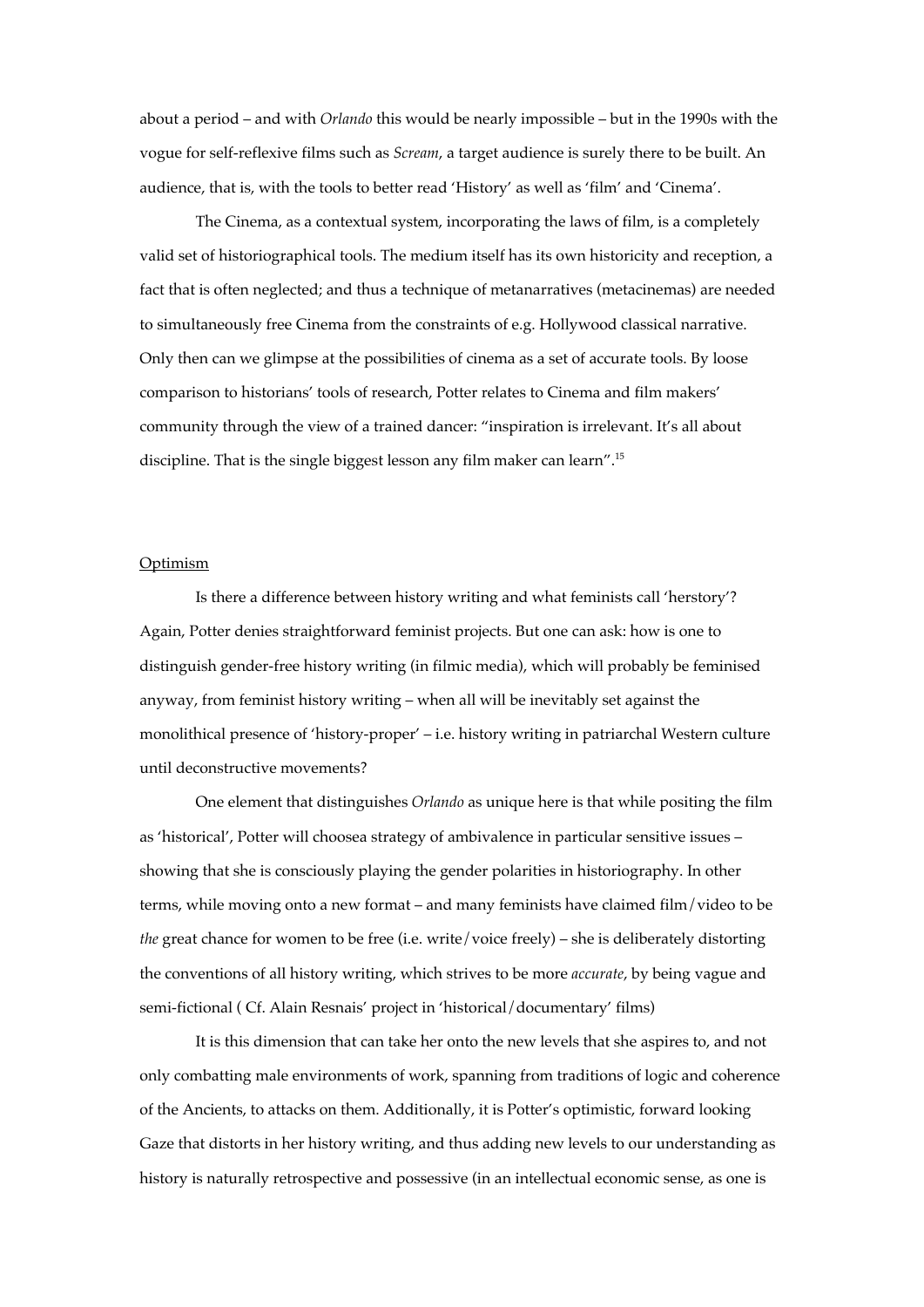always treating lost properties). Somewhat like Orlando's alleged liberation at the end of the cycle, by loss of property, history writing can be partially liberated and re-configured, performed to evade a convenient determinist ending.

## Conclusion

Through all these aspects and tensions, (*The essential Human being, trans-nationality, formalism, and optimism-as-strategy*) Potter attempts to construct a "golden thread" of spirituality in history. It is almost like the idea of a collective unconscious, which is anthropocentric, humanist though transcendental; visceral though intertextual. This spirit, like in Tarkovsky's *Zerkalo* , is anachronic and historically specific at the same time and here the progression of history is possibly gendered as timeless and female, although the film posits humans as androgynous modern individuals. The film offers complex new perspectives on historical film making, and is influential to the genres, which it disrupts and supersedes.

 $4$  Ouditt pg. 149

<sup>7</sup> Ciecko pg.21

- 9 Ciecko pg. 20
- 10 Potter, intro to *Orlando*
- $11$  Zeig pg. 26
- $\frac{12}{13}$  Garrett pg. 95 <sup>13</sup> Ehrenstein pg. 7
- 
- 14 Ibid. pg. 4
- 15 Johnson pg.3

# **Bibliography**

*Johnson*, C. "The Dancing Queen" in *London Student* newspaper

*Ehrenstein*, D. "Out of the Wilderness – an interview with Sally Potter"

in Film Quarterly 1/1993

*Zeig*, Sande "Queens of England – interview with S.Potter" in Film Maker 4/1993

*Ciecko*, A. "Trans-gender, Trans-genre and the Trans-national: S.Potter's *Orlando*" in

 $\frac{1}{1}$  $1$  Garret pg. 6

<sup>2</sup> Ferriss/Waites pg. 113

<sup>&</sup>lt;sup>3</sup> Anne Ciecko pg. 29<br><sup>4</sup> Ouditt pg. 149

<sup>5</sup> Ehrenstein pg.7

<sup>6</sup> Potter, intro to *Orlando* <sup>7</sup>

<sup>8</sup> Potter, diary notes, brackets mine.